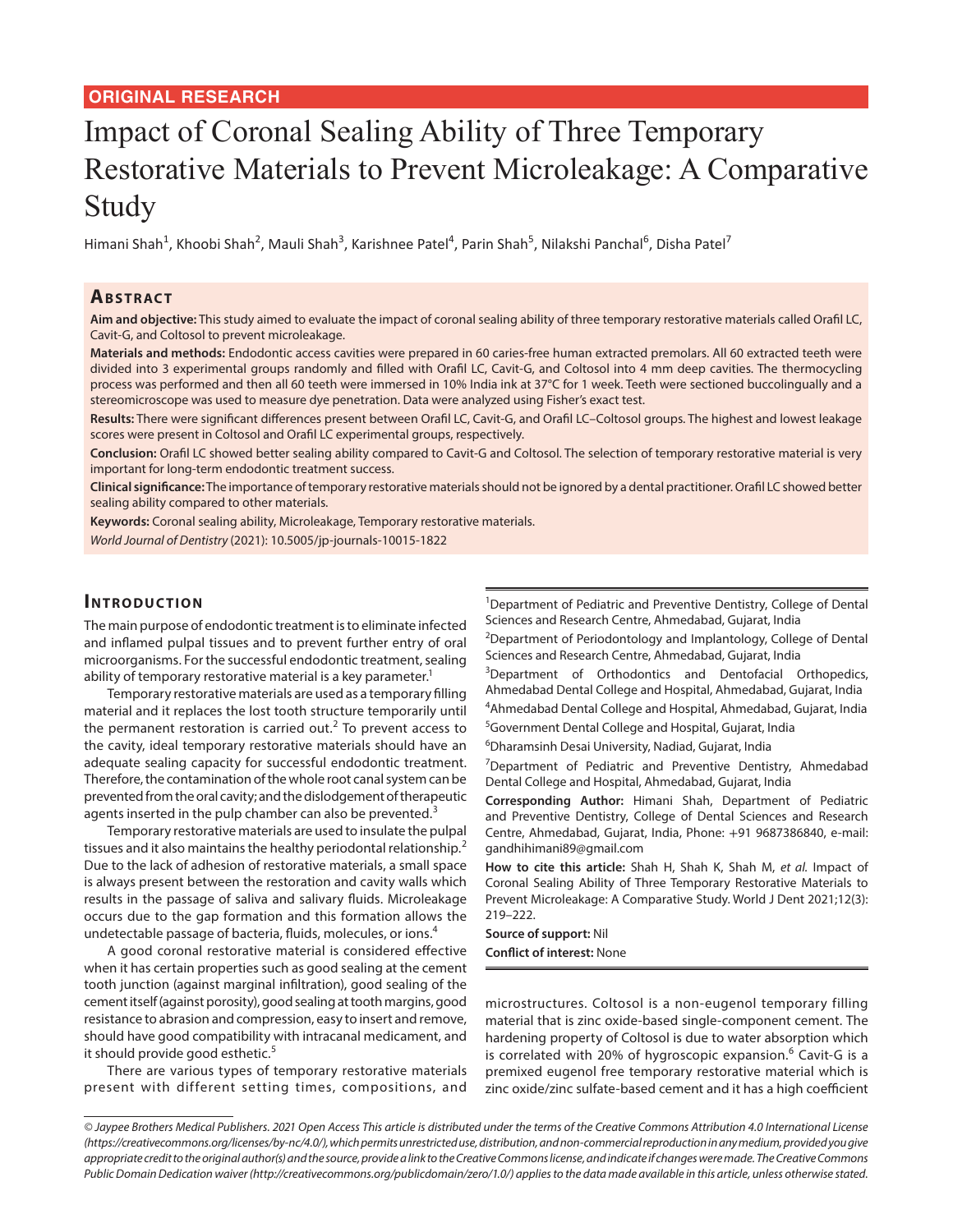of linear expansion which results from water sorption. Orafil LC is a recently introduced material which is urethane dimethacrylatebased light-cured temporary material which is easy to place and remove from the access cavities.<sup>3</sup> Different temporary materials have been used as provisional restoration in dentistry, but studies of their sealing ability have shown contradictory results.<sup>4</sup>

The aim of this *in vitro* study was to compare the sealing ability of three different temporary restorative materials namely Coltosol, Cavit-G, and Orafil LC by dye penetration method.

#### **MATERIALS AND METHODS**

This *in vitro* study was conducted in private clinic of Ahmedabad, India. A total of 60 caries-free intact human premolars extracted due to orthodontic or periodontal purpose were selected for this study and then the teeth were immersed in 10% formalin after extraction. After 5 days, the surfaces were cleaned using a scaler and afterward teeth were washed and stored in saline until the study was performed.

Standardized coronal access cavities of  $4 \times 4$  mm were prepared by the same operator. High speed diamond shaped fissure bur was used to prepare the cavity and the contents of the pulp chamber were removed with the help of excavator. A cotton pellet was placed in the coronal portion of pulp cavity. Minimum 4 mm coronal space was left to accommodate the temporary restorative material. For measurement of the depth of the opening, a periodontal probe was used. The teeth were randomly divided into three experimental groups of 20 premolar teeth each. Three temporary restorative material groups were taken in this study:

- Orafil LC (Prevest DenPro Limited, Jammu, India) was placed into the cavities, condensed, and for 40 seconds it was light-cured. Scalpel was used for the removal of extra material.
- Cavit-G (3M ESPE, Minnesota, USA) was placed and condensed using a wet cotton pellet.
- Coltosol (Coltene, Altstätten, Switzerland) was placed according to the manufacturer's instructions.

To ensure complete setting of the temporary restorative filling materials, samples were stored at 37°C for a day. The thermal cycling process was performed for 500 cycles at 5°C and 55°C with a dwell time of 30 seconds in each bath. After that, samples were air-dried and covered with two layers of nail varnish after that they were allowed to dry for 30 minutes after each application. For the prevention of dye, leakage apex was sealed with sticky wax. All the samples were placed in 10% India Ink at 37°C and 100% humidity for 7 days in an incubator. Afterward, samples were removed from India ink solution, washed under tap water, and dried by exposure to the air. Wax layer and nail varnish were removed with scalpel. Using a diamond disc, tooth were sectioned buccolingually. The specimens were viewed to evaluate the degree of leakage and then analyzed under a stereomicroscope with 10x magnification.

Measurements were carried out based on a 5-point scale to evaluate the dye penetration.

As per Radhika et al. method scoring was performed.<sup>7</sup>

- $0 = No$  dye penetration.
- $1 =$  Dye penetration limited to the outer half of the axial wall.
- $2$  = Dye penetration limited to the inner half of the axial wall.
- $3 =$  Dye penetration reach the pulpal wall.
- $4 =$  Dye penetration beyond the pulpal wall.

Data analysis was done using Fisher's exact test *p* < 0.05.

### **Re s u lts**

Table 1 depicts dye penetration score obtained in three different restorative materials based on the 5-point scale method.

Table 2 and Figure 1 depict mean values of three materials, i.e., Orafil LC with 0.8 mm, Cavit-G with 2.05 mm, and Coltosol with 2.35 mm, respectively. Orafil LC showed the lowest mean value of 0.8 mm and Colotosol showed highest mean value of 2.35 mm.

Table 3 depicts that a statistically significant difference was present between Orafil LC and Cavit-G ( $p = 0.046$ ) and between Coltosol and Orafil LC ( $p = 0.008$ ). The  $p$  value  $< 0.05$  indicates that the difference between the groups were statistically significant. However, there was no significant difference present between Cavit-G and Coltosol ( $p = 0.937$ ).

Results showed that Orafil LC had better sealing ability followed by Cavit-G and Coltosol.

### **Dis c u s sio n**

Tight sealing of temporary restorative material is very important for the success of endodontic therapy.<sup>1</sup> Temporary restoration can be defined as a restoration placed within an endodontic cavity that has been cut through an interim restoration or tooth structure. These materials also prevent the dislodgement of the medicament placed in the coronal pulp chamber and the radicular root canal system.<sup>7</sup>

Different methods have been used to evaluate the microleakage of the temporary restorative materials, which includes radioisotopes, bacterial penetration model, dye penetration and glucose penetration model, etc. Out of all dye, penetration is one of the most commonly used methods for the assessment of microleakage of the temporary restorative material. In dye penetration, various dyes can be used, e.g., black India ink, methylene blue, and eosin.<sup>8</sup> It is a simple and easy method to measure the microleakage. In this study, India ink black dye was used because by simple diffusion small particles of ink can be easily penetrated.<sup>9</sup>

A thermocycling procedure was performed to simulate intraoral conditions. The temperature range used in thermocycling was 5°C and 50°C.

In the present study, Cavit-G and Coltosol were compared with newly introduced temporary restorative material called Orafil LC. All these experimental groups demonstrated some amount of leakage within the material.

Coltosol and Cavit-G showed significantly higher marginal leakage compared to Orafil LC because of their poor sealing ability. Disadvantage of Cavit-G is its slow setting time whereas in Orafil LC setting process is initiated by exposure to a visible light source. Orafil LC is a durable light curing restorative material which can be cured up to 4 mm. Advantages of Orafil LC are many such as it is ready to

**Table 1:** Dye penetration score and measurements of sealing effectiveness of three restorative materials

| Group/dye score |  |  | Total |  |
|-----------------|--|--|-------|--|
| Orafil LC       |  |  | 20    |  |
| Cavit-G         |  |  | 20    |  |
| Coltosol        |  |  | 20    |  |

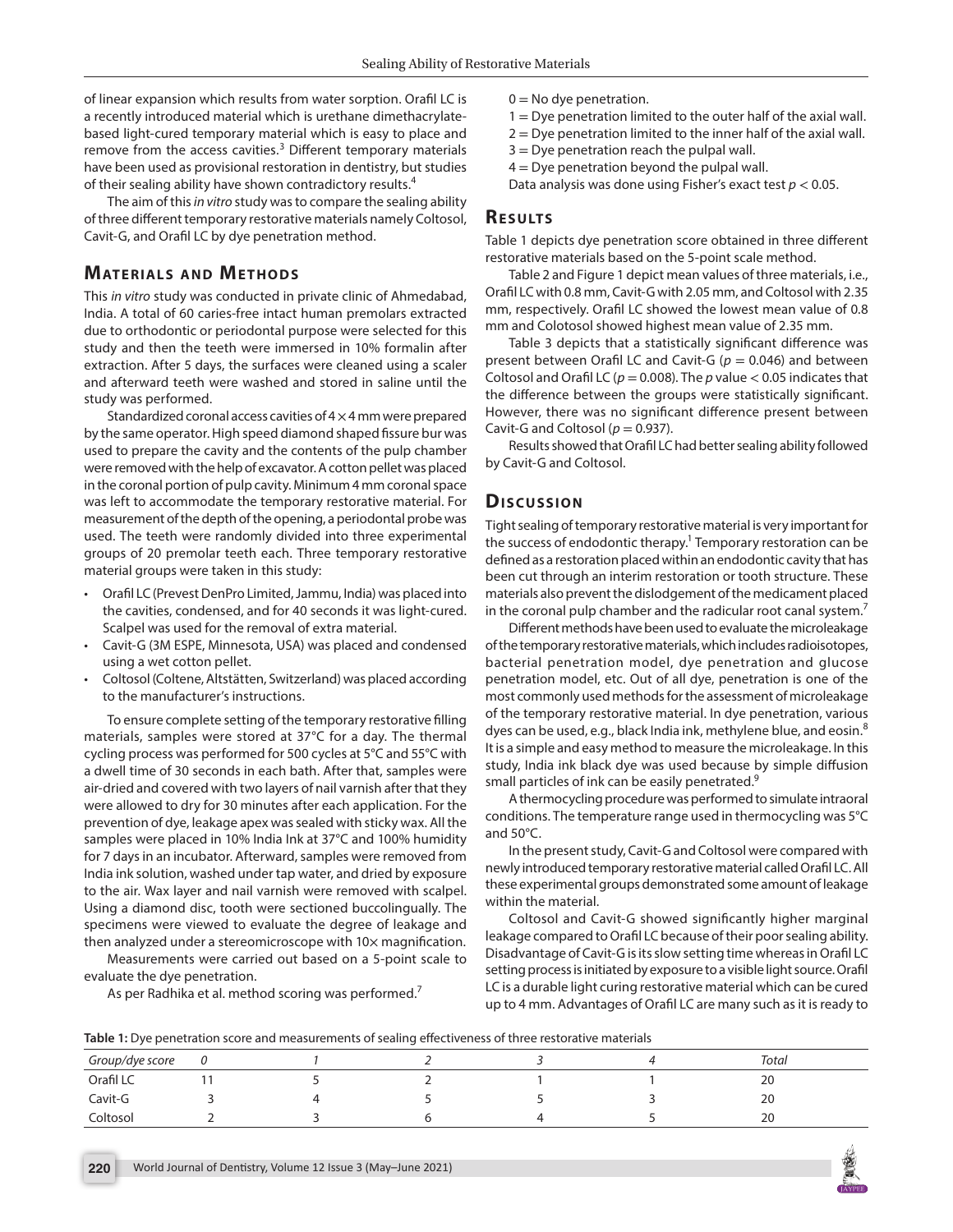| <b>Table 2:</b> Mean and SD values of three materials |    |      |           |  |  |  |  |
|-------------------------------------------------------|----|------|-----------|--|--|--|--|
| Group                                                 | Ν  | Mean | SD values |  |  |  |  |
| Orafil LC                                             | 20 | 0.8  | 1.1517    |  |  |  |  |
| Cavit-G                                               | 20 | 2.05 | 1.3169    |  |  |  |  |
| Coltosol                                              | 20 | 2.35 | 1.3089    |  |  |  |  |



**Fig. 1:** Mean and SD values of three materials

**Table 3:** Statistic data of dye coronal microleakage of the three different experimental materials

|                    | p value |
|--------------------|---------|
| Orafil LC-Cavit-G  | 0.0465  |
| Cavit-G-Coltosol   | 0.9379  |
| Coltosol Orafil LC | 0.00836 |

use, it provides tight margins, easy to place, and can be removed easily in one shot without any damage to the tooth preparations. One of the major advantages of Orafil LC is that it is eugenol free and it has no negative impact on composite bond strength.<sup>3</sup>

After Orafil LC, Cavit-G was the second-best material observed in this study. Cavit-G is a premixed temporary restorative material which is having high linear expansion during setting.<sup>4</sup>

Coltosol is non-eugenol, zinc oxide-based self-setting hydroscopic cement which expands when in contact with moisture and hardens by water sorption. This provides good adaptation between the cavity walls and temporary restorative material.10,11 Some authors claimed that expansion of hydroscopic restorative materials leads to poor adaptation.<sup>10,12</sup> In this study, the sealing ability of Coltosol was poor when compared to Cavit-G and Orafil LC.

Shahi et al. compared the sealing capacity of Coltosol with three of the materials called Zonalin, Zamherir, and IRM he concluded that Coltosol and IRM had the greatest microleakage than the Zonalin and Zamherir.<sup>9</sup> The findings of this study support the result of the current study.

Another study conducted by Kuzekanani and Lotfi was similar to the present study which showed Coltosol had higher microleakage than Cavit.<sup>13</sup>

Udayakumar et al. concluded that good sealing properties were seen in Coltosol-F and Cavit groups. This result does not support the result of the present study.<sup>14</sup>

Kazemi et al. showed that Cavit is better temporary restorative material when compared with IRM and Tempit.<sup>15</sup>

Chadgal et al. evaluated the coronal sealing ability of three temporary restorative materials Cavit-G, Orafil LC, and IRM. From his study, he concluded that Orafil LC showed significantly lowered dye leakage. The result of his study supports the result of the present study.<sup>1</sup>

A study conducted by Prabhakar et al. compared sealing properties of Cavit G, IRM, and GC cavitation and concluded that dye penetration was highest in Cavit G.16

Jensen et al. concluded that few important variables that might impact on the treatment outcome are: water absorption, expansion, and setting reactions of the materials, whether the materials are hand mixed, premixed, or supplied in capsules, and possible interaction between the different materials used.<sup>17</sup>

## **LIMITATIONS OF THIS STUDY**

Coronal sealing ability of temporary restorative materials may be attributed to the changes found in the oral cavity such as temperature, diet, and salivary flow changes.

#### **CONCLUSION**

The finding of this *in vitro* study suggest that Orafil LC have low microleakage when compared with Cavit-G and Coltosol. Coronal sealing ability of material is an important key factor for successful endodontic treatment. Hence, the importance of temporary restorative materials should not be neglected and undervalued.

## **ACKNOWLEDGMENTS**

I would like to thank all the authors mentioned above for their help and advice throughout this research study.

#### **Re f e r e n c e s**

- 1. Chadgal S, Farooq R, Purra AR, et al. Coronal sealing ability of three temporary restorative materials used in endodontics: an in vitro dye penetration study. Int J Res Rev 2019;6(2):12–15.
- 2. Devika Warrier E, Jayalakshmi. A review on temporary restorative materials. Int J Pharma Sci Res 2016;7(7):315–319.
- 3. Dos Santos GL, Beltrame AD, Triches TC, et al. Analysis of microleakage of temporary restorative materials in primary teeth. J Indian Soc Pedod Prev Dent 2014;32(2):130–134. DOI: 10.4103/0970-4388.130963.
- 4. Markose A, Krishnan R, Ramesh M, et al. A comparison of the sealing ability of various temporary restorative materials to seal the access cavity: an in vitro study. J Pharm Bioall Sci 2016;8:42–44.
- 5. Deveaux E, Hildelbert P, Neut C, et al. Bacterial microleakage of Cavit, IRM, and TERM. Oral Surg Oral Med Oral Pathol 1992;74(5):634–643. DOI: 10.1016/0030-4220(92)90358-W.
- 6. Milani S, Seraj B, Heidari A, et al. Coronal sealing capacity of temporary restorative materials in pediatric dentistry: a comparative study. Int J Clin Pediatr Dent 2017;10(2):115–118. DOI: 10.5005/ jp-journals-10005-1419.
- 7. Radhika M, Sajjan GS, Kumarswamy BN, et al. Effect of different placement techniques on marginal microleakage of deep class II cavities restored with two composite resin formulations. J Conserv Dent 2010;13(1):9–15. DOI: 10.4103/0972-0707.62633.
- 8. Patel MC, Jethva DA, Patel C, et al. Sealing ability of three different interim restorative materials - a comparative study. J Adv Med Dent Scie Res 2020;8(9):158–163.
- 9. Shahi S, Samiei M, Rahimi S, et al. In vitro comparison of dye penetration through four temporary restorative materials. Iran Endod J 2010;5(2):59–63.